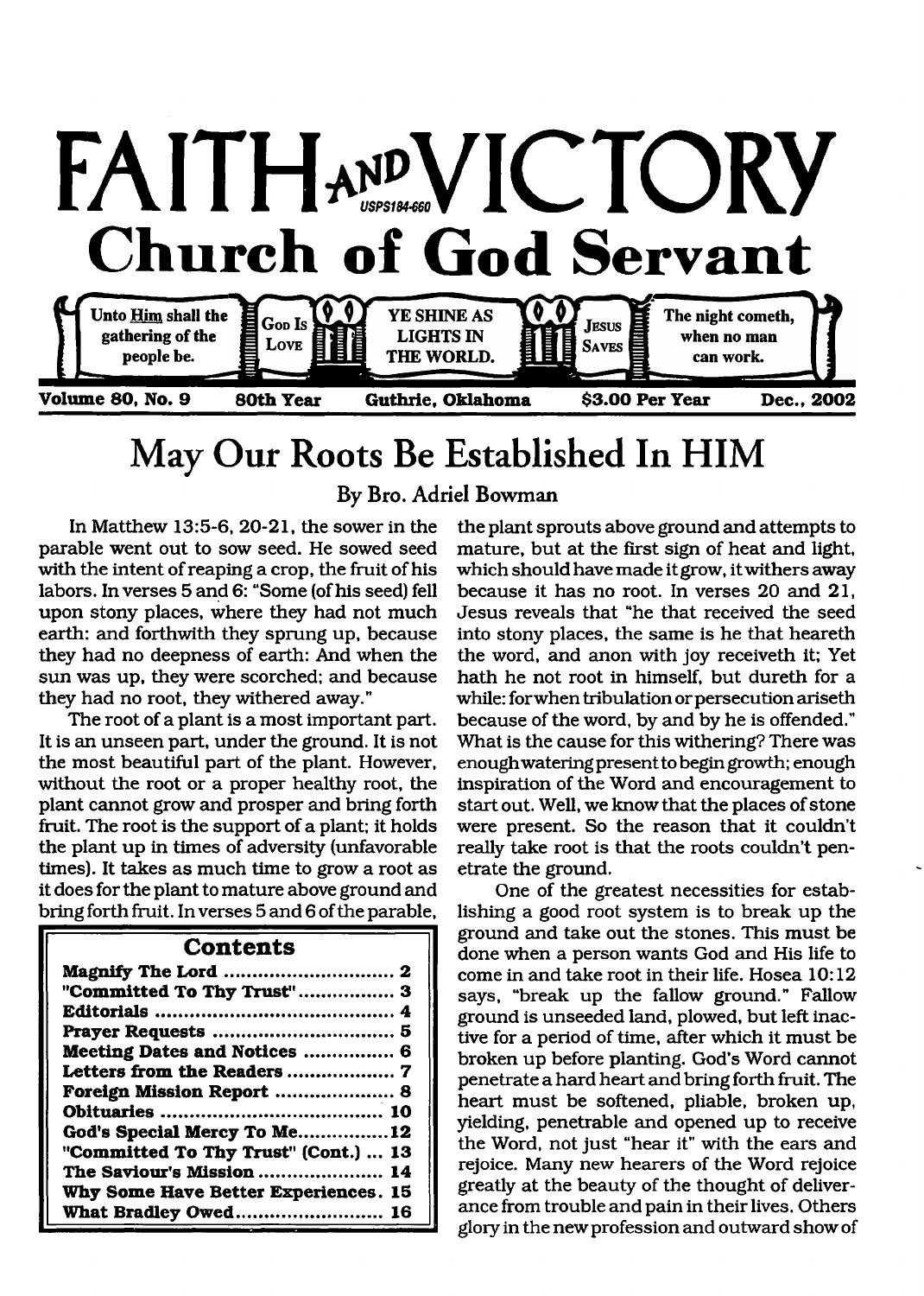religion and piety. They have an outward manifestation of life in God. However, their hearts haven't been opened up to deliverance from sin and acceptance of righteousness.

It is after the Word of God has taken root in us that we can be called as Isaiah 61:3 says, "Trees of righteousness, the planting of the Lord." The promise of God begins to be manifested in us—beauty for ashes, oil of joy for mourning, garment of praise for heaviness. But this is just the beginning of the work of God in us. Jeremiah 17:8 says this tree of righteousness shall be as a "tree planted by the waters, and that spreadeth out her roots by the river, and shall not see when heat cometh, but her leaf shall be green; and shall not be careful in the year of drought, neither shall cease from yielding fruit." The secret shown here for not failing in the time of adversity, is the roots spreading out by the river.

Have you ever heard of some who came to hear the Word preached and say they didn't get anything? Have you noticed the complainer, the critic, and the faultfinder fail of the grace of God or continue for some time without maturing spiritually? They eventually shrivel and fail because they do not thirst after righteousness, search the scripture and seek after God in their own lives.

To be in the place where one doesn't faint in adversity, they must "spread the roots." God provides for us to be rooted and grounded in Him. To profit from what God provides, we must actively seek God and His righteousness rather than passively expect God to make us spiritual. We are to take an active interest in our childrens' schooling and spiritual welfare as well as our own. We must actively study the Word, actively obey and submit to God, take an active interest in things God is working in. Actively trust and hope in God. Actively seek the mind of God. Work to remove from the heart that which keeps God from working. Let us not be satisfied with spreading the branches, displaying the evidences of God. Let us "spread the roots."

The heat, the drought, the rain (Matthew 7:24-25), hardships, winds of doctrine (Ephesians 4:14), the infirmities, the persecutions, the reproaches (II Corinthians 12:10) of life are nothing to stop the Word of God from bearing fruit in our lives. These things and God's grace and mercy come to prove us that we may be established in Him.

<span id="page-1-0"></span> $\rightarrow$ **Magnify the Lord**

#### **By Sis. Connie Sorrell**

When Mary and Elisabeth greeted one another, Elisabeth knew right away that Mary was the chosen mother of the coming Messiah. Elisabeth affirmed: "And blessed is she that believed: for there shall be a performance of those things which were told her from the Lord." Mary replied, "My soul doth magnify the Lord, And my spirit hath rejoiced in God my Saviour." Luke 1:45-47.

So it is today. Blessed are those who believe in the performance of those things which the Lord has done. Simple faith, simply believing. That is what it takes to please God. (Heb. 11:1.) All types of people—poor or rich, plain or beautiful, simple-minded or intelligent—each one is required to have faith in Jesus before he can possess salvation.

The seed of salvation is easy to understand. God gave humankind His only begotten Son. Jesus Christ gave His life that all who believe might have salvation from sin and eternal life in heaven. Those who truly believe magnify the

Lord with their lives and give the Lord praise from their lips. "Giving thanks unto the Father, which hath made us meet to be partakers of the inheritance of the saints in light: Who hath delivered us from the power of darkness, and hath translated us into the kingdom of his dear Son." Col. 1:12-13

It is a chain of giving, because God is love (I John 4:8) and love desires to give. Let us remember the good gifts that the Father has given us through His Son. We are granted pardon from our sins, mercy when we err, grace in our trials, deliverance from our temptations, counsel for our decisions and healing from our diseases. The Lord our God is infinite and eternal. What can we give unto the Lord for all He has done for us? All good things come from Him so let us who believe in His Son MAGNIFY HIS GLORY.

"Rejoice in the Lord alway: and again I say, Rejoice. Let your moderation be known unto all men. The Lord is at hand." Phil. 4:4. Give the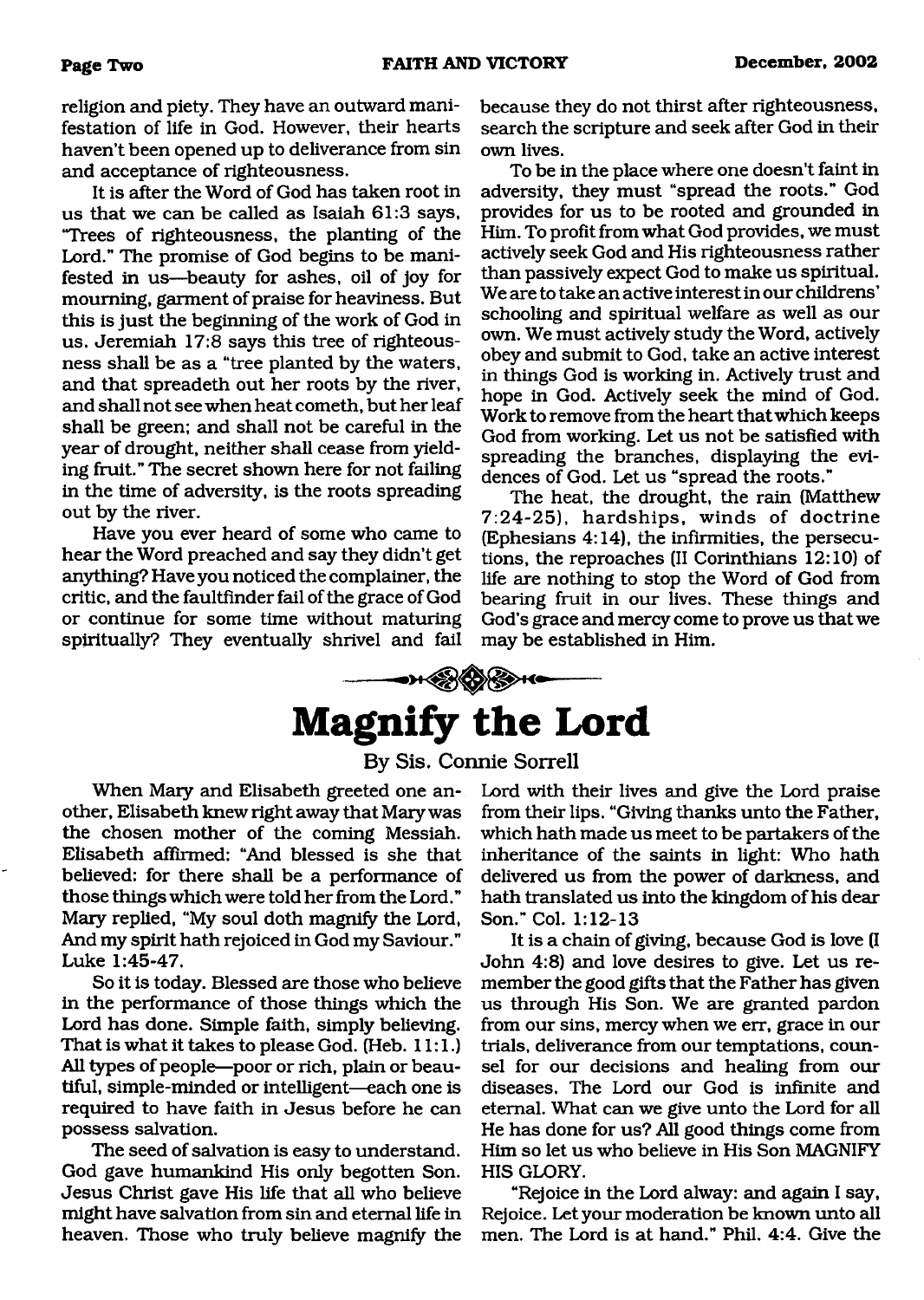Lord the gift of praise and honor that is due Him. Tell others of the Lord's goodness to you. Testify of His healing power when He has had mercy on you. Share His love with those who are hurting today. It pleases the Lord to hear our words of kindness and thanksgiving. He wants our speech to magnify His name today and for all eternity. "We give thee thanks, O Lord God Almighty, which art, and wast, and art to come; because thou hast taken to thee thy great power, and hast reigned." Rev. 11:17.

Not only should our lips praise the Lord, but our entire body, soul, mind and spirit. "Whether therefore ye eat, or drink, or whatsoever ye do, do all to the glory of God." I Cor. 10:31. The way in which we dress and care for our bodies should agree with our praise to the Lord. Our bodies are His temple and (I Cor. 6:19) we need to magnify His graces in the way we dress His temple. Our souls will stay pure if we meditate upon good things (Phil. 4:8) and do as Mary who

"kept all these things, and pondered them in her heart." (Luke 2:19.) Wholesome thoughts will drive the enemy away that he may not sow tares in the furrows of our minds. As we listen minute by minute to the counsel of the Holy Spirit, our spirit will become more like Christ every day. He enjoys our fellowship when we commune with Him in spirit and in truth. It is sweet music to our Saviour and King when our spirits blend together in spiritual worship in the house of God.

May we ever be challenged to give entirely of ourselves in praise; materially, physically and spiritually. Because all good things come from our Mighty Creator, let us use those good things to His glory and honor and let us dedicate our will to His service and praise. Like Mary who obediently carried within her the Messiah, let us allow Jesus Christ to be magnified from within us. May our lives shout, "Glory to God in the highest and on earth peace, good will toward men."

<span id="page-2-0"></span>--------------------------------------- **"Committed to Thy Trust"**

### **By Sis. Cheryl Smith**

I Timothy 6:20 says, "0 Timothy, keep that which is committed to thy trust." The Lord has been impressing this thought upon my mind so heavily, I felt I must write and share my burden with the saints. The thought came to me that, with all due respect to the precious Word of God, I should put my name here in the place of Timothy's. "0 *Cheryl* keep that which is committed to thy trust."

I was bom in Dayton, Ohio, the granddaughter of Bro. William A. McCoy, who was the pastor of the Dayton congregation for about 40 years, and the daughter of Bro. Willard and Sis. Helen Underdown. My parents brought me up in the truth from infancy, and at a remarkably early age I developed a sincere, genuine love for the unadulterated truth of God's Word. I have been thinking of the saints of yore, the ones who were in my grandfather's generation. Most of his generation have passed off the scene and gone on to their reward. This fact leaves me with a deep sense of sadness ....and a great feeling of responsibility. They have left us with a heritage that has been entrusted into our hands. Do we realize how truly precious it is?

Saints, we MUST hold fast! We can't let the truth slip away. Oh, we need to guard it and hold on to it with all we have within us! It has been "committed to our trust." It is our turn to carry the truth to our children.

The definition for the word trust that best fits this meaning is: "Keeping; care; custody; something entrusted to one; charge or duty." I was thinking of the Olympic torch. It is something that is deemed very honorable and precious in the world of sports. The torch is passed from one person to the next, and the person carrying it does so with the greatest sense of pride, carefulness and duty. Is not the truth much more precious and serious? The "torch" is now in our hands and we are responsible for its care, custody and the surety of it being passed on. How important it is that we don't drop it, damage it, compromise its integrity or fail to treasure it!

I feel such an urgency to follow the Lord all the way in these last days. We are living in a sifting and a shaking time. Hebrews 12:27 says, "And this word, Yet once more, signifieth the removing of those things that are shaken, as of things that are made, *that those things which cannot be shaken may remain*. " *God* is sending a shaking through our midst. He is now

(Continued on page 13)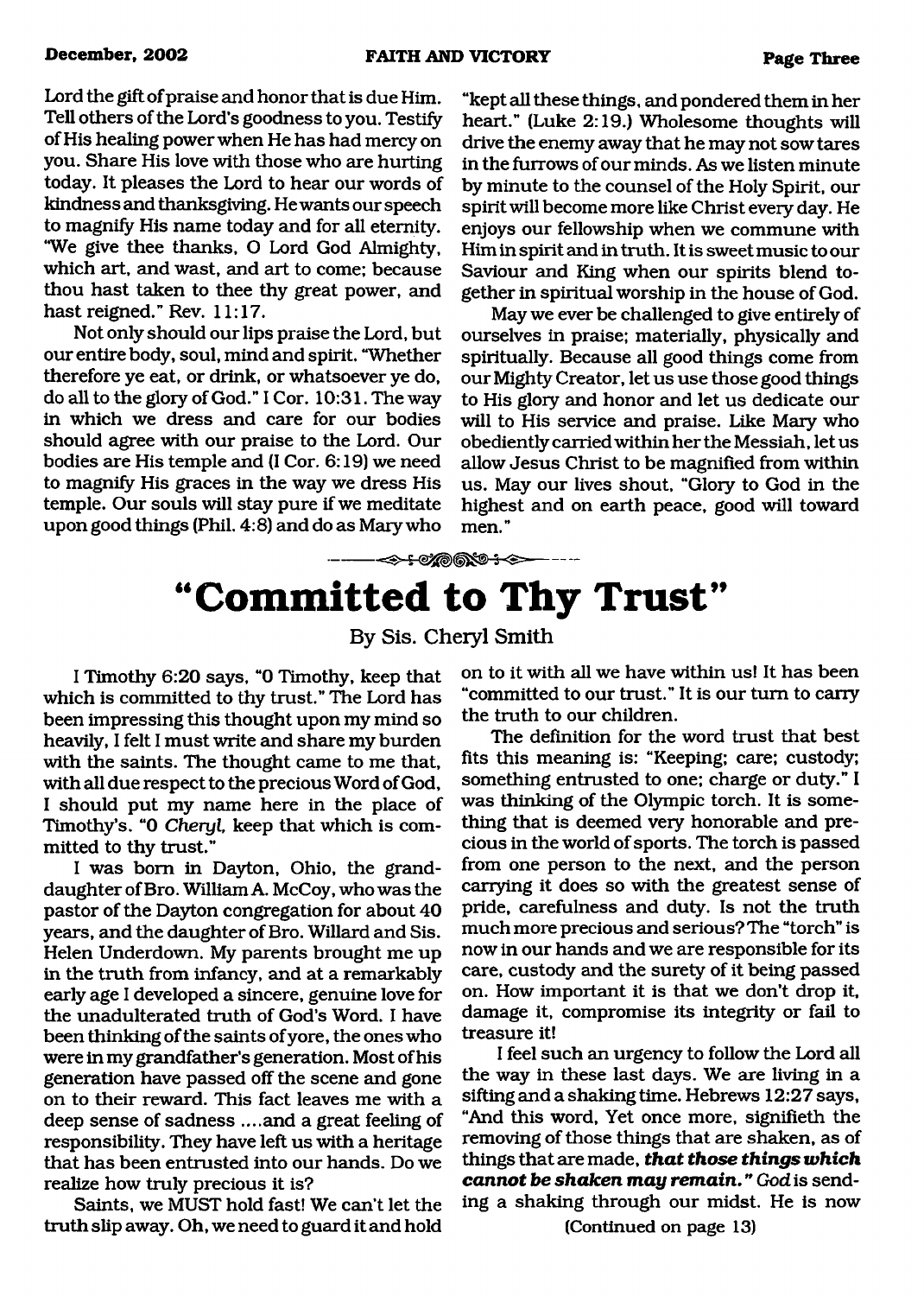# **FAITH AND VICTORY 16 PAGE HOLINESS MONTHLY** ▄▖▄▗▄▗▄▗▄▗▄

This non-sectarian paper is edited and published in the interest of the universal CHURCH OF GOD each month (except August of each year, and we omit an issue that month to attend camp meetings), by Willie Murphey, and other consecrated workers at the FAITH PUBLISHING HOUSE. 4318 S. Division. Guthrie, OK 73044 (USPS184-660).

(Periodical postage paid at Guthrie, OK)

Notice to subscribers: When you move or change your address, please write us at once, giving your old and new address, and include your zip code number. The post office now charges 60\* to notify us of each change of address.

Dated copy for publication must be received by the 18th of the month prior to the month of issue.

#### **SUBSCRIPTION RATES** . . . . . . . . .

Single copy, one year..................................................... \$3.00 Package of 5 papers to one address, one year ......... \$12.00 Larger quantities are figured at the same rate.

This publication teaches salvation from all sin, sanctification for believers, unity and oneness for which Jesus prayed as recorded in John 17:21, and manifested by the apostles and believers after Pentecost. By God's grace we teach, preach, and practice the gospel of the Lord Jesus Christ-the same gospel that Peter, John, and Paul preached, taught, and practiced, including divine healing for the body. James 5:14-15.

Its motto: Have faith in God. Its object: The glory of God and the salvation of men; the restoration and promulgation of the whole truth to the people in this "evening time" as it was in the morning Church of the first century: the unification of all true believers in one body by the love of God. Its standard: Separation from sin and entire devotion to the service and will of God. Its characteristics: No discipline but the Bible, no bond of union but the love of God. and no test of fellowship but the indwelling Spirit of Christ.

Through the Free Literature Fund thousands of gospel tracts are published and sent out free of charge as the Lord supplies. Cooperation of our readers is solicited, and will be appreciated in any way as the Bible and the Holy Spirit teach you to do or stir your heart. "Freely ye have received, freely give." Read Ex. 25:2; I Chron. 29:9; II Cor. 9:7; and Luke 6:38.

Freewill offerings sent in to the work will be thankfully received as from the Lord. Checks and money orders should be made payable to Faith Publishing House. All donations are tax deductible.

A separate Missionary Fund is maintained in order to relay missionary funds from our readers to the support of home and foreign missionaries and evangelists.

In order to comply with Oklahoma laws as a non-profit religious work, the Faith Publishing House is incorporated thereunder.

#### **FAITH PUBLISHING HOUSE**

**P. O. Box 518, 4318** S. **Division. Guthrie, OK 73044 Office phone numbers: 405-282-1479, 800-767-1479; fax number: 405-282-6318.**

**Internet address: <http://www.faithpiiblishing.com>**

**Postmaster: Please send address corrections to: Faith Publishing House, P. O. Box 518, Guthrie, OK 73044.**



This morning while I was asleep on my bed I had an unusual awakening. The sun Editorials- shone through one of the tiny openings of the mini blind covering our bedroom window. The small opening was intended for the adjusting strings to pass through, but this morning the sun sent a ray of brilliant light to my slumbering eyes and brought me abruptly to consciousness. It was easy

to move my head a little one way or the other and no longer would it shine in my face. I could have gone back to sleep, but as I thought about this awakening, I got up and raised the blind to allow the full sunlight through the window. The brilliance of the shaft of light that streamed through my window illuminated even the tiny particles of dust floating in the air.

Many people today have curtains and shades over the window of their hearts to keep the sunlight of truth from arousing them from their slumber. II Corinthians 4:4 explains so clearly the current condition of man, "In whom the god of this world hath blinded the minds of them which believe not, lest the light of the glorious gospel of Christ, who is the image of God, should shine unto them." If only we could be awakened to what the "god of this world" is doing to us, we would most gladly open our hearts and minds to the "glorious gospel of Christ."

The "glorious gospel of Christ" will bring a complete change in our lives. It will awaken us to what sin has done to damage and corrupt our lives and spirits. It will show us how far away from God we are and of how much we need to be forgiven. It will show us what an ugly mess we have made of life. No wonder people hate the light. It will reveal the filth of their hearts and the evil spirits that inhabit the dark dungeons of their minds.

But if you will allow the "gospel of Christ" to shine in your heart, the evil spirits will be cast out and flee like cockroaches from the light. The blood of Jesus Christ will wash and purge your heart from sin and uncleanness and give you the wonderful hope of eternal life in heaven with His holy angels. As you walk in the light of truth, you will find His grace is abundantly bestowed upon you. The fruits of God's spirit will begin to spring up in your life and true joy will flood your soul. As you consecrate and yield yourself com-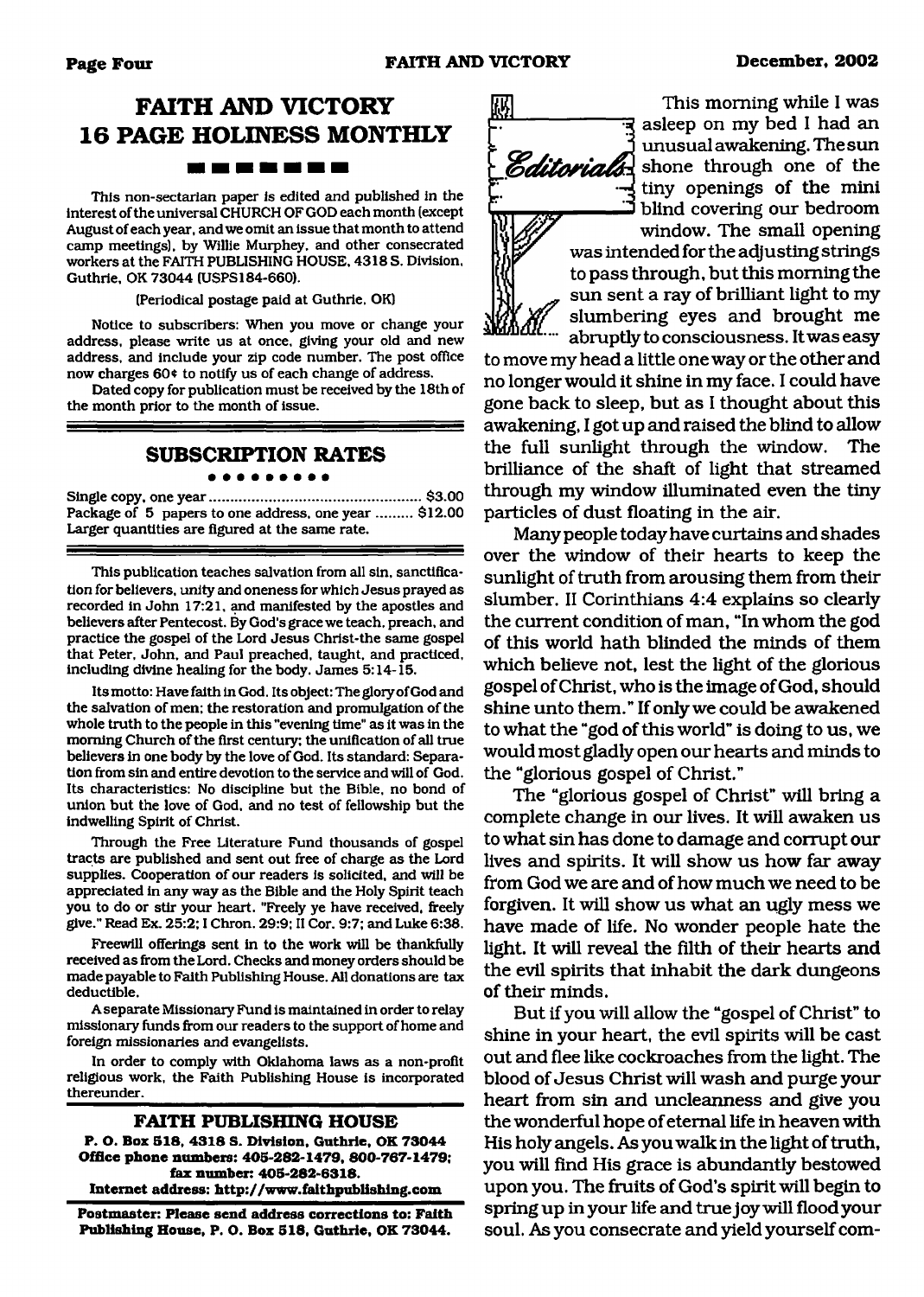**December, 2002 FAITH AND VICTORY Page Five**

pletely and totally to God, He will fill you with His Holy Spirit and make you a vessel fit for His service. Then you will begin shining light to those around you. Will they wake up and open the shade, or will they move their head and go back to their slumber in darkness until they are eternally lost?

There have been several favorable comments on the article by Bro. Ivan Eck printed in the November issue of the *Faith and Victory* entitled "Come Unto Me." It has been requested that we put it in tract form. Currently it has been paged up and we have plans to print it shortly. It should be available by the time you read this. We have also been working on the book *Holy Spirit Baptism and The Second Cleansing* by Russell R. Byrum. The press run is complete and it is now ready to be folded and assembled into book form. It also should be completed in December.

Please continue to keep your heart open to the Lord about writing inspired articles and testimonies for the paper.

We have ordered wall calendars for the year 2003. These are scriptural calendars with a beautiful scenic landscape picture for each month. They will be available for \$3.50 each. This price includes postage and handling.

\_\_\_\_\_\_\_

Bound volumes of the 11 issues of the *Faith and Victory* paper for the year 2002 will soon be in stock. The price is  $$5.00$  per book, plus  $$1.40$ for postage and handling. The junior *Beautiful Way* yearbooks will also be available for \$5.00 each, plus \$1.40 for postage and handling. These include the 52 weekly junior Sunday school papers for the year 2002. There is a limited supply of these yearbooks and they will be sold on a first-come basis.

If you made a contribution to the Faith Publishing House during 2002 and need a receipt for income tax purposes, please let us know.

Since we *are* approaching a new year, let's make a special gift offer on the Faith and Victory for new subscriptions during the month of December. How about sending in five new oneyear subscriptions (11 issues) for ten dollars.

Additional subscriptions may be added for two dollars each. Write *December Special* on your list of names and addresses. It must be postmarked on or before December 31, 2002. You must have at least five names to take advantage of this offer. Please double-check the accuracy of your addresses. Due to the increased cost of postage and paper, we may not be able to offer this special price again.

I would like to express my gratitude to the Lord for His blessings that have permitted us to complete this year of publishing the gospel of Jesus Christ. I also appreciate the burden the saints have for this work and their willingness to give and sacrifice to make it possible. May God richly bless you for your concern for souls. As we approach the Christmas season, may we see and understand more clearly the wonderful plan of salvation that the gift of God brought to this world through His Son, Jesus.

—Bro. Willie E. Murphey wemurphey@yahoo. com



OR—Sis. Ruby Fern Busch is suffering from the effects of a stroke and is in much need of prayer.

CA—Please extend prayer to include Doug, Mr. Anays and Mr. Crauthers, all who have cancer.

—Bro. Don Viser Philippines—Please remember me in your prayers, that God will bless me with good health. Your Sister, —Nellie Tibayan

IL—I would like for you to remember me and my family in prayer. The Lord has been so good to me, healing my body and taking care of me. I live alone and I am not very young any more. —Sis. Elsie M. Offerman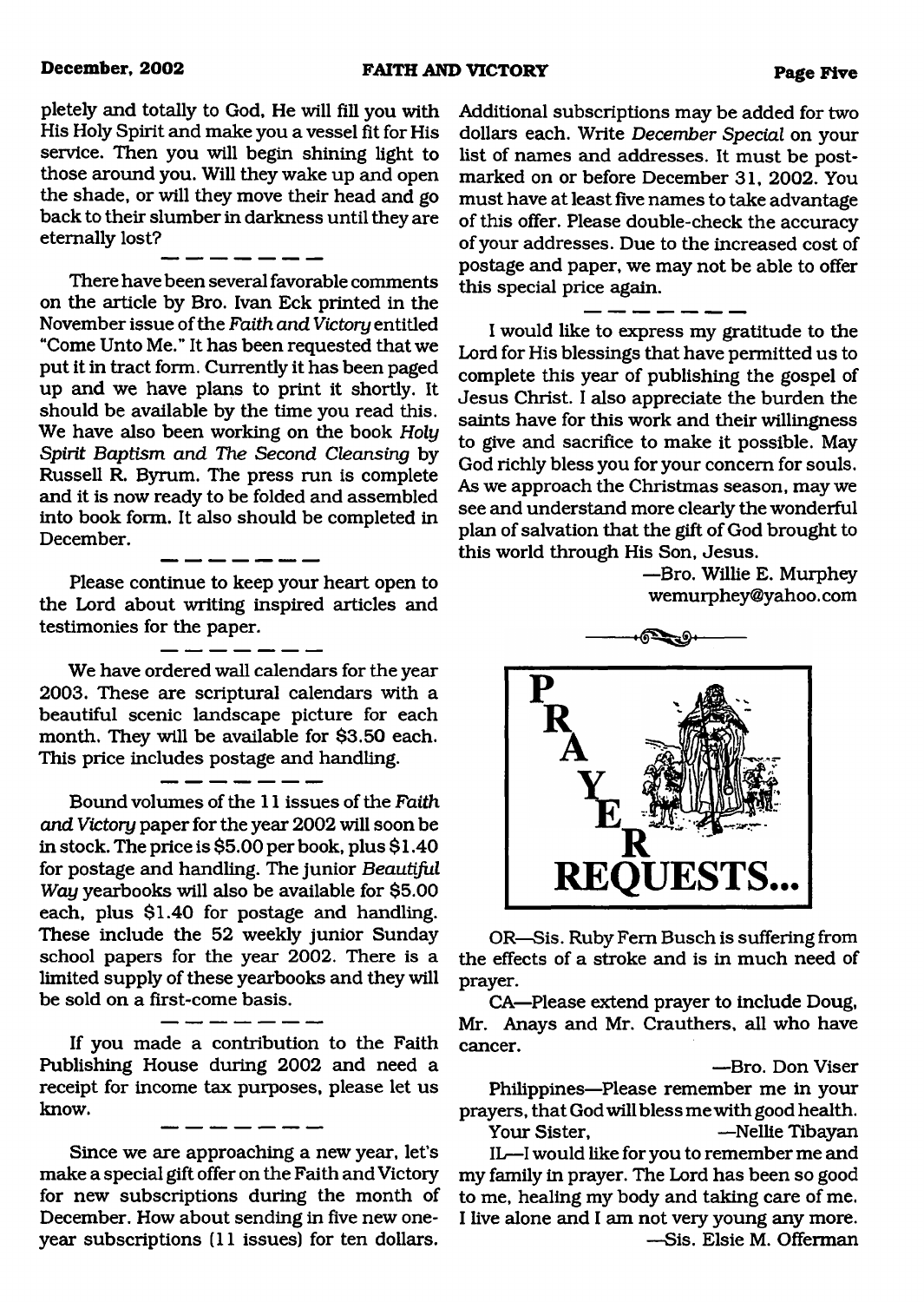## **Standing Prayer Requests**

**Sis. Ruby Bell Sis. Lydia Bennett Sis. Alscene Breckenridge Sis. Nellie Brown Bro. Jon Busbee Sis. Mamie Butcher Bro. Nathan Carver Sis. Estelene Cramer Sis. W aneta Creel Bro. Hubert Corteway Sis. Frances Deforth Bro. Dale Doolittle Sis. Elaine Dunn Sis. Eleanor Fingerle Sis. Pearlene Gerald Sis. Esther Gordon Bro. Huey Gordon, Jr. Bro. Lee Hilton Bro. Shawn Howard Sis. Daisy Johnson Sis. Janice Johnston Sis. Eam estine Jordan The Lounds sisters Sis. Mattie McIntyre Sis. Bertha Miles Bro. Allan Miller Sis. Virginia Myers Sis. Dollie O 'Neall Bro. O. C. Porter Sis. Melba Powell Sis. Myrtle Savoie Bro. M. Agenemoh Sidi Sis. Kay Stover The Mitch Taylor family Sis. Anna Mae Thompson Bro. Preston Vulgamore** Bro. Curtis Williams, Sr. **Sis. Lula Williamson Sis. Esther Wilson** ---

## **MEET IN O DATES**

**Miami, FL (Revival)—Dec. 4-8 Oklahoma State (Guthrie)—Dec. 20-29 California State (Pacoima)—Dec. 27-Jan. 5**

— ---------

# **M EETING NOTICES MIAMI, FL, REVIVAL**

Lord willing, Bro. Ed Wilson will hold a revival meeting in Miami, FL, on Dec. 4-8,2002. Services will be conducted nightly at 7:30 p.m. The chapel is located at  $234$  NW  $47<sup>th</sup>$  St., Miami, FL. All are invited to attend. For additional information you may contact Bro. Robert McIntyre at (305) 233-2166 or Bro. Charles

Clay at (305) 235-4271. The chapel phone number is (305) 758-0160.

#### **OKLAHOMA STATE ASSEMBLY MEETING**

The 96th annual Oklahoma State Assembly Meeting of the Church of God will be held at Guthrie, OK, from December 20-29, 2002. A hearty welcome is extended to all to attend this annual gathering of God's people in the central area of the U.S. The first service will be held Friday evening, December 20, at 7:30 p.m. Daily worship services throughout the remainder of the meeting will start at 10:30 a.m., 2:00 p.m., and 7:30 p.m. There will also be morning prayer services and youth services, the time of which will be announced at the meeting.

The campgrounds are located east off of Sooner Road on Lake View Road, which is a little over four-tenths of a mile south of the intersection of South Division and Sooner Road. All who come will be cared for. The expenses of the meeting will be met by freewill offerings.

We especially urge the saints in Oklahoma and the surrounding states to attend this meeting. Pastors and gospel workers, please encourage your congregations to spend part of their Christmas holidays at this meeting. Come praying with a burden for the unsaved and for all those who need help in soul and body.

Please send all contributions for the coming State Assembly Meeting directly to the State Treasurer, Sister Brenda Wilkins, 1023 E. Prairie Grove Rd., Guthrie, OK 73044.

To obtain further information about the meeting, contact the pastor, Bro. Stanley Dickson (405) 260-8822.

#### **CALIFORNIA STATE ASSEMBLY MEETING**

Lord willing, the California State Assembly meeting will be held, December 27, 2002-January 5, 2003. The first service will be Friday, December 27, at 7:30 p.m. All other days the services will be 10:30 a.m., 2:30 p.m., and 7:30 p.m. The last service will be Sunday, January 5, at 7:30 p.m.

Meals and accommodations are provided daily through freewill offerings. Please pray that God will have His way and send willing workers and ministers.

For further information, contact the Sunset Guest Home at (818) 899-2022, Bro. Herbert Clay at (818) 897-1396, or Bro. Paul Phillips at (661) 251-6956.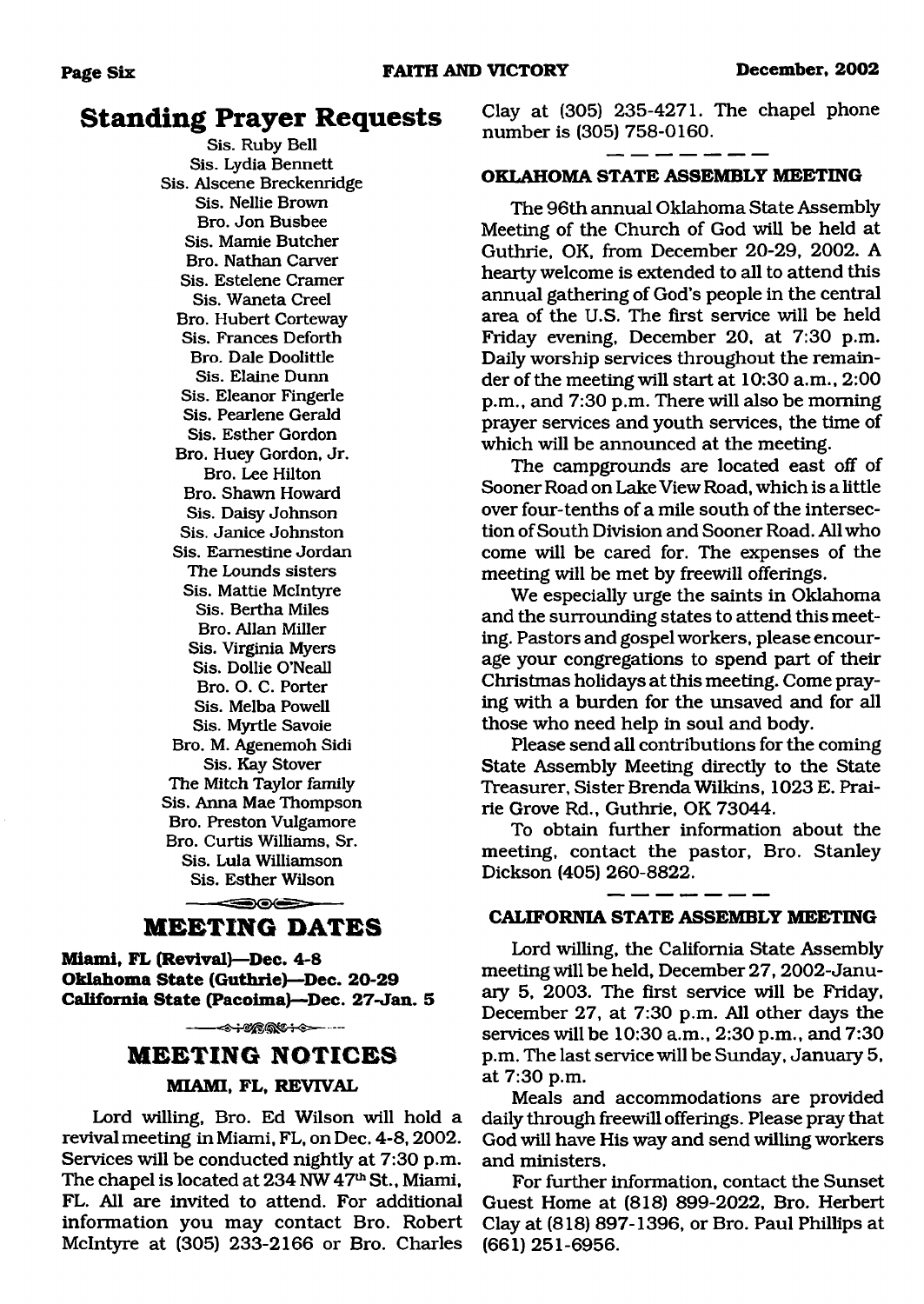



OK—Dear Bro. Willie and Sis. Neta: We trust God is keeping you encouraged and that you are drawing closer to the Lord.

Recently we played and sang one of Grandma Eck's favorite songs, "How can I ever praise my Lord enough. He's done so much for me,...Lightening flashed, thunder rolled, yet He keeps my weary, trembling soul!" I'm afraid that when I've seen the lightening flashing and the thunder rolling, I have been questioning God instead of praising Him and seeing His glory and power in the midst of it. I desire more praise in my heart, even in the midst of the storm.

We read in family worship about the glory of the Lord coming down and filling Solomon's temple after the priest moved the ark of the Lord into it. Then Solomon prayed and asked the Lord to bless His people, no matter where they were or what trouble they were in, if they would turn to Him with all their heart and pray toward Jerusalem. After his prayer, God sent fire down and consumed the sacrifice that was on the altar. The glory and awe of it struck me and I wished I could see the fire of the Lord come down. I had read about Elijah and Mount Carmel recently, so the Lord answering by fire was fresh in my memory. How impressive it must have been to be at either of these events and see the glory of the Lord.

God revealed to me that His fire now goes into our hearts and is manifested there. I was immediately challenged with the question: "Have I built a temple that the Lord is worthy to dwell in?" Song number 99 in *The Evening LightSongs* came to mind.

Not in the temples made with hands, Tho' beautiful by art; But God in mercy condescends To dwell within my heart.

How wonderful that He would take This poor abode of sin, And wash me in His precious blood, And now abide within.

No more I think of God afar But see thee, Lord, within. Oh, shine in me, thou morning star, And keep thy temple clean.

Chorus: Oh, glory to Jesus So sweet in me; My body, thy temple Shall forever be!

We can't, in our own strength, build a temple worthy of our Lord and Saviour, but isn't it wonderful that He would take this poor abode of sin, wash it in His precious blood, make it clean and holy, and then be willing to send His fire to fill it with His glory. What a beautiful, awesome picture!!! Maybe we don't see God sending His literal fire nowadays, but we can see the effect of His fire in our lives when sin is washed away and a new creature is formed in the image of God.

This morning I was impressed with the story of the woman with the alabaster box of very precious ointment. The people around Jesus were filled with indignation that so much money was wasted. But Jesus said, "Why troubleyethe woman? For she hath wrought a good work upon me. For ye have the poor always with you; but me ye have not always...." What is it that I think is too expensive to pour out on Jesus? What about my life? Does the devil try to tell me it is a waste to sacrifice it for the Lord? The visitation of Christ is very short. Oh, may we pour our hearts and lives out upon our Lord and work a good work for His kingdom.

Oh, pilgrim of Jesus, over life's troubled sea,...ever keep heaven in view.

 $\cdot = \cdot = \cdot = \cdot$ 

—Daniel and Anita Adams

Ok—Dear Bro. Willie: Greetings in the lovely name of Jesus, the One whom the Father sent to be the Saviour of the world. I am so glad that Jesus came and brought salvation in reach of mankind. I am also glad for the effects of His life while here and for the great ransom paid for our salvation by the shedding of His precious blood. Jesus shed His blood because He loved us. (Rev. 1:5.) The Father was willing to take that as a ransom for our sins. (John 3:16.)

When Jesus was born, the angel of the Lord announced to the lowly shepherds, "Fear not, for behold I bring you good tidings of great joy,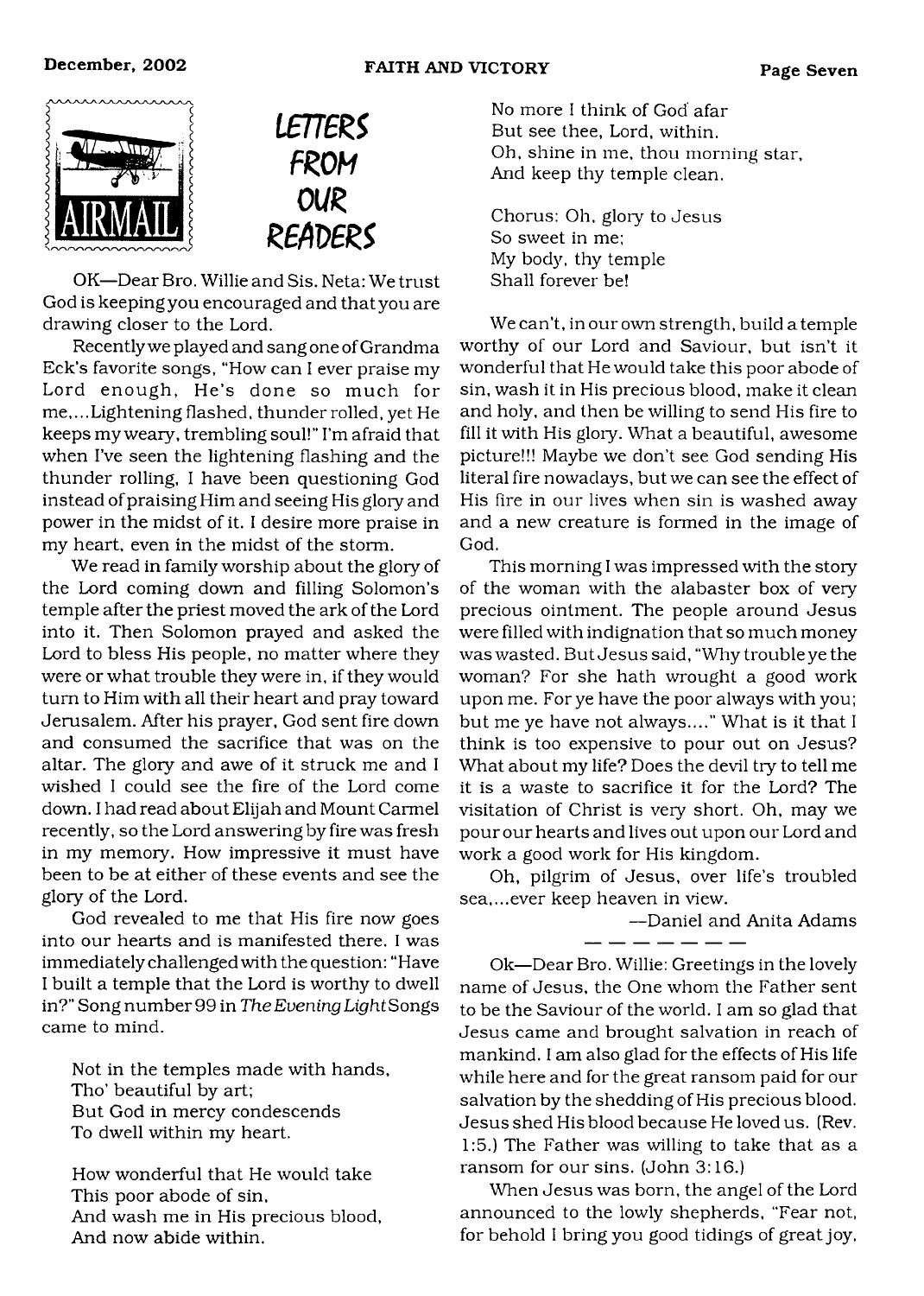which shall be to all people. For unto you is bom this day a Saviour which is Christ the Lord. And suddenly there was with the angel a multitude of the heavenly host praising God and saying, Glory to God in the highest and on earth peace, good will toward men."

After Jesus had lived here about thirty-three years and had finished the work the Father gave Him to do, which included Him shedding His blood and opening up the way into the holiest place for us, He sat down at the right hand of God to make intercessions for us and is able to save to the uttermost them that come unto God by Him. (Heb. 7:25.)

When we believe with all our heart and accept Him as our Savior, then we become His children and as we walk in the light as He is in the light, the blood of Jesus keeps us cleansed from all sin. Then when our walk on earth is done, He will take us to that eternal city where the Lamb is the light thereof, there to inherit all the things that our heavenly Father has prepared for them that love Him. No wonder the angels said, "Behold I bring you good tidings of great joy." Jesus said, 'These things have I spoken unto you that my joy might remain in you and that your joy might be full." To inherit all that God has prepared for us in a glorified body like His, will indeed be the fullness of joy. (I John 3:1-3, Titus 2:13, Phil. 3:20-21, I Pet. 5:4, I Cor. 9:25, Phil. 3:13-14.)

Your saved brother, rejoicing in Christ Jesus, who is our hope of eternal life. (Titus 1:2.)

 $-$ Bro. T. V. McMillian

MO—Dear Bro. Willie: May God bless the work there abundantly. I am enjoying my salvation and the little place He has placed me in this life. I want to be faithful to Him.

Christian Love, —Sis. Esther Hightower  $\begin{tabular}{lllllllllll} \toprule \multicolumn{1}{l}{} & \multicolumn{1}{l}{} & \multicolumn{1}{l}{} & \multicolumn{1}{l}{} & \multicolumn{1}{l}{} & \multicolumn{1}{l}{} & \multicolumn{1}{l}{} & \multicolumn{1}{l}{} & \multicolumn{1}{l}{} & \multicolumn{1}{l}{} & \multicolumn{1}{l}{} & \multicolumn{1}{l}{} & \multicolumn{1}{l}{} & \multicolumn{1}{l}{} & \multicolumn{1}{l}{} & \multicolumn{1}{l}{} & \multicolumn{1}{l}{} & \multicolumn{1}{l}{} & \multicolumn{1$ 

OH—Bro. Willie Murphey: Hope everyone there is doing fine. I'm thankful for God's blessings unto me. Jesus has been so good to me.

I mean by the help of the Lord to keep pressing on unto the end.

Pray for me, —Sis. James Bruner  $\overline{\phantom{a}}$ 

SC—Dear saints: I appreciate your labors for God. Keep encouraged and putting out the good work. I am praying for you.

Love and prayers, —Sis. Helen Underdown



#### From India...

Nov. 19, 2002—Dear Bro. Willie Murphey and dear saints abroad: Greetings to you dear ones in the precious name of Jesus Christ.

The Evening Light Evangelical Team here is working in different areas each month and are getting good results. Our aim is to get some new stations opened for the church.

Lord willing, our 38th General Convention will be held January 8-12, 2003. All are cordially invited. We need your prayers and support for its spiritual success. We will have conventions in most of our congregations after the General Convention.

In the news I heard of a storm in some of the states in the USA. I trust God has protected His children from calamities. Our prayers are for you.

With love and prayers, yours in Him,

—John Varghese

#### From Nigeria...

Nov. 22, 2002—Dear Bro Willie: I greet you in the most precious and wonderful name of our Lord and Saviour Jesus Christ, who died that we might have life and that more abundantly

I want to use this opportunity to inform you that we are in the peak of preparations for the 2002 Annual Convention in Asana. This will, by the grace of God, be coming up from the 19th to the 22nd of December 2002. We do believe that God will work out things for His children by bringing more souls to His kingdom this year again. We earnestly covet your prayers and that of the saints over there in that wise. We are working hard and praying for yet a wonderful harvest come this year. Please get the saints to join us to pray that more shall be accomplished for the Lord this year and that God should pull down all the strongholds of the devil in the lives and land of the people in this area.

I know that Bro. Smith will not be able to be with us this year. We really would have loved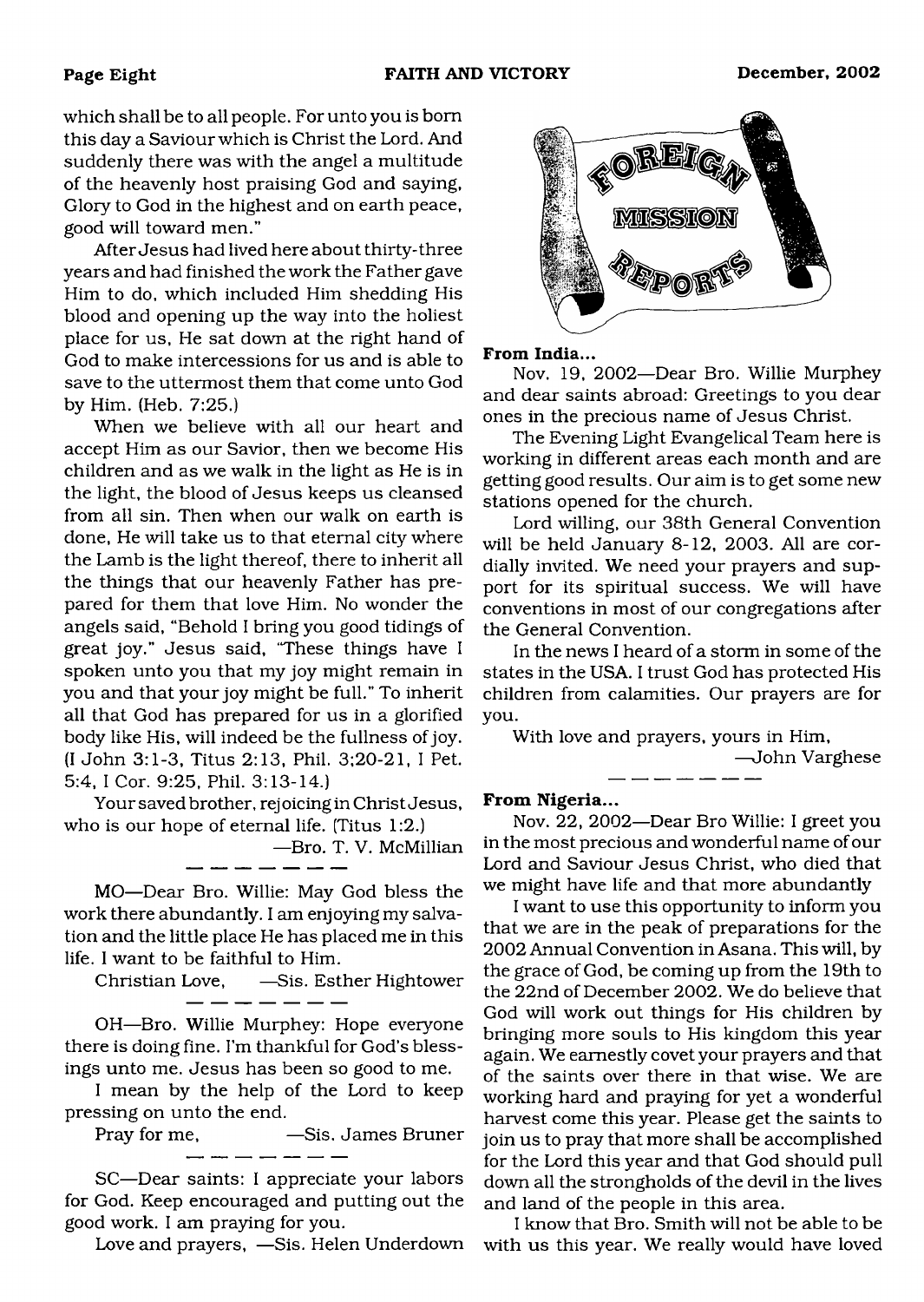that to have been possible. All the same, I am sure that God will see us through. Remember us and the meeting as you pray.

An open invitation is therefore given, through this medium, to as many as would want to be with us in Asana, Nigeria, for this meeting. You are highly welcome. You may get in touch with me through the e-mail address: rosan@intracom.net.ng.

Thank you very much and God bless you.

Yours in His service, —Anietie B. Essien

#### **From the Philippines...**

Nov. 10, 22, 2002—Dear Bro. Willie: Cheerful greetings of warm love, peace, hope and joy in Jesus' name. I trust that you and your family are all in good health as you continue to do God's will.

I am very much inspired and very much encouraged to work in His vineyard, because I know God is so good. He's never left me in times of trial. Since we started our worship service in March 2000, my husband and I were the only baptized members of God's Church here in Muntinlupa.

God has continued to bless His church here in Muntinlupa. After more than two years of labor, I praise God with thanksgiving and a joyful heart. Since October, (last month) there are now nineteen souls who worship God here. Fourteen souls have fully surrendered their lives to God and have been baptized. Five souls are still waiting for God's conversion.

We have a goal that "each one may bring one soul to God." I praise God, our brethren have tried their best to bring one. Each one is now trying to reach out for someone else. With God's grace and guidance, we hope and pray that souls will soon be added into His Church. Sunday school pupils are also growing in number.

When I read the editorials I found peace and joy. I am inspired and encouraged to go on laboring for Him because our good Lord and God is with us as we travel and walk on rocky roads. When we have so many trials it is as if we are climbing a very steep mountain. The message "Come Unto Me" by Bro. Ivan Eck and your message in the editorials remind me of a song I always sing softly while walking during my visitation or when I'm in a jeepney going to my Bible Study meetings. I know you have heard this song, but still I wish I could sing it to all the saints. So I'll rather write it.

**There is no problem so big, God cannot solve it. There is no mountain so tall, God cannot move it. There is no storm too dark, God cannot calm it. There is no sorrow too deep, God cannot soothe it. If God carries the weight of the world upon His shoulder, I know dear Brother that He will cany you through. If God carries the weight of the world upon His shoulder, I know dear Sister that He will carry you too. And He said, "Come unto me, Ye who are weary and I will give you rest."**

Bro. Willie, I thank God for His protection to His church here in Muntinlupa. I recognized that He gave the Holy Spirit to dwell in us, to lead us in all we do. We give all praises to Him.

Please remember me in your prayers that God will bless me with good health. Again, thank you for your love and concern. I hope that some day you can come again to visit us in the Philippines, including the Muntinlupa Church of God in Manila.

God bless you all! Your Sister,

—Nellie Tibayan

#### **Report On Trip to Germany...**

Nov. 24, 2002—Dear Bro. Willie: This letter is so my brethren, the saints, can rejoice with us for God's blessings on our recent visit to Germany.

Bros. Ted Bock, Harlan Sorrell, David Bell, Nick Probst, and Sis. Jessica Williams left with Roberta and me Oct. 4. Some had to return after one week, but Bro. Ted, Bro. Harlan and I stayed until Oct. 21. During that time, we visited four congregations. We daily felt your prayers and saw the results in the works God did.

The saints there are largely the result of Bro. William Ebel's missionary labors during the early part of the "Evening Light Reformation." He worked with German nationals who had immigrated to Russia and established a number of congregations there. The folks we met have been striving to keep the faith through all the years since. They have rejected compromise and fanatical spirits and have looked for the humble, narrow way. Since the borders between Germany and Russia have been reopened, many of these people have come home and brought their Biblical Church of God beliefs with them.

The congregations we met average more than 100 members each, young and old. They showed a tremendous enthusiasm to know more about us. They want to find that we, too, treasure the precious things God has given our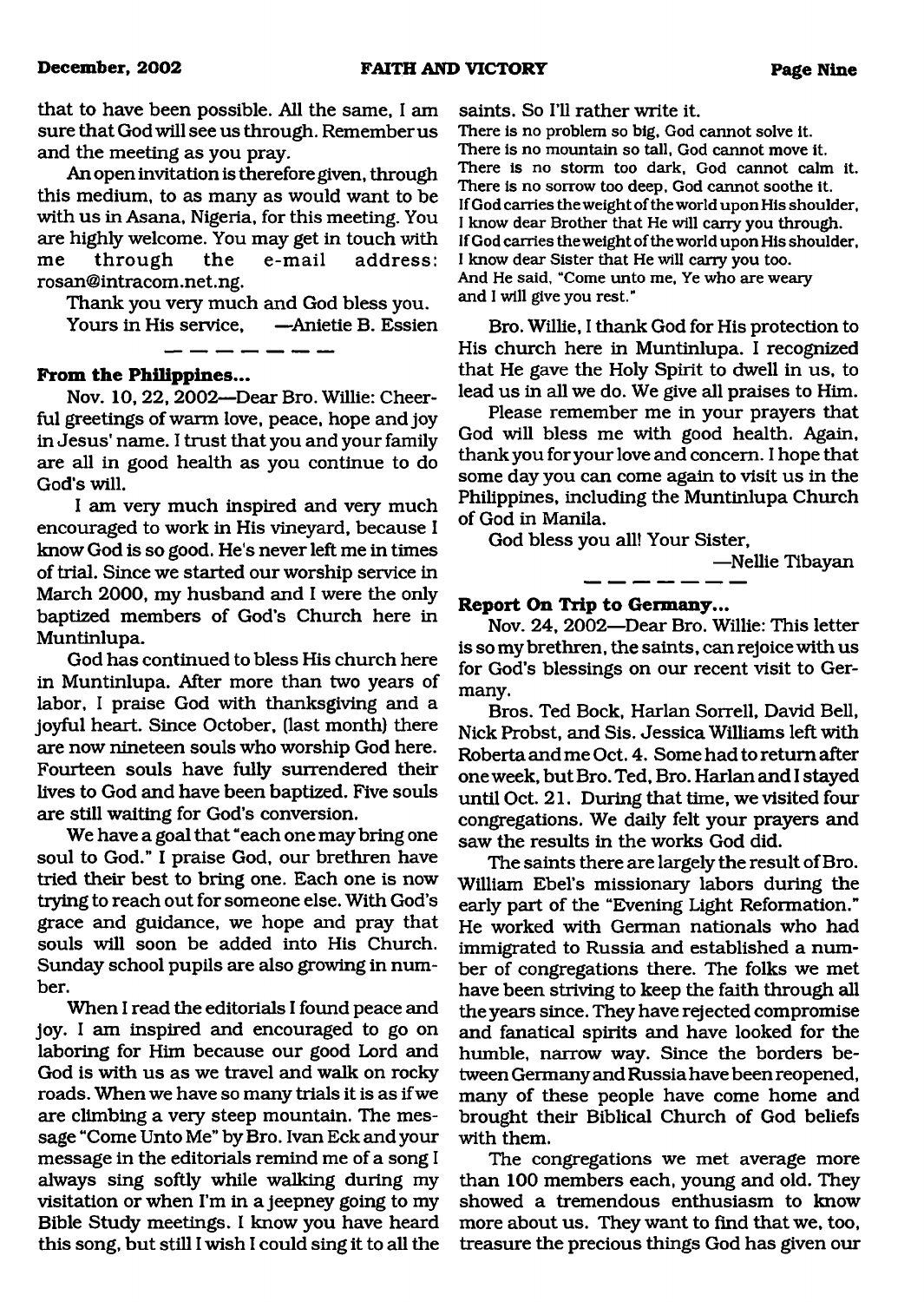spiritual ancestors and us.

We saw a number of souls seek God for salvation and had wonderful discussions about how God has blessed and kept them through persecution and adversity. We also spent many hours examining the doctrines they and we believe.

Thank you for the love, prayers and offerings that made our effort possible.

Christian love, —Ed Wilson

### **TAPE AVAILABLE "SONGS FROM GERMANY"**

Dear saints: I count it one of life's greatest blessings to have had the privilege in the month of October to make a trip to Germany with Bro. Ed and Sis. Roberta Wilson, Bro. Ted Bock, Bro. Nick Probst, Sis. Jessica Williams, and Bro. David Bell. The hospitality bestowed upon us by the saints there was overwhelming, the fellowship was precious, and the memories will be with us forever.

We found true saints there who love the same things we love and who have made sacrifices above and beyond what most of us have ever known to preserve the things that we hold dear. Among them was a sister, who, many years ago while living in Russia, had handcopied a songbook (both words and music), about the size of our Evening Light Songs hymnal, in an effort to preserve the songs that the Communists would not allow them to print. Many of the songs she copied are the same "Evening Light" songs that we sing, others are from old Gospel Trumpet songbooks that we don't have in our *Evening Light Songs* hymnal.

It was a great blessing to meet a young brother by the name of Juri Kaehm, who has a great interest in the ministiy of song, and who records them singing all four parts himself. Juri was bom in Uzbekistan, just north of Afghanistan. His father is a Russian and his mother a German. Having grown up in the foothills of the Himalayan mountains, he loves nature and God's handiwork. He also loves to sing. He speaks German, Russian, the native language of Uzbekistan, and is presently endeavoring to learn English. He hopes to come to the United States sometime and attend some of our camp meetings.

Before we left Germany, he gave us CD's of some of his recordings of songs in the German language. I have copied most of these recordings onto cassette tape and would like to make

them available to all who would be interested in having a copy. These recordings include not only Juri singing all four parts, but also a few songs of Juri singing with his wife and a few (at the end of the tape) of Juri and me singing together (in English). CD copies are also available.

If you are interested in either a cassette tape or a CD copy of "Songs from Germany," please contact me at the address below or e-mail me at [hsorrell@ortrackm.missouri.org.](mailto:hsorrell@ortrackm.missouri.org) This offer also includes a picture of the hand-copied songbook mentioned above, a picture of the sister who copied it, a picture of Bro. Juri and his family, and pictures of other saints we met in Germany. They will be computer print-out pictures and will be mailed to you with the tape or CD. Either the tape or CD (with pictures included) is available for \$5.00 postpaid. Send your remittance to Harlan Sorrell, Rt. 1 Box 118A, Myrtle, MO 65778.

Yours in the ministry of song,

—Bro. Harlan Sorrell



**Sis. Christine Eck** was bom February 6, 1928 in Guthrie, OK to Christopher and Gladys (Britt) Bock. She graduated from Guthrie High School in 1945, and worked for two abstracting companies in Guthrie.

On March 12, 1950 she was united in marriage to Paul D. Eck. They first lived on a farm south of Goltry, OK, later moving to another farm north of Ringwood, OK. In 1957, they moved south of Meno, OK where they farmed until 1998.

Sis. Christine was saved and gave her heart to the Lord Jesus on May 1, 1941, at the tender age of 13 years, during a series of revival meetings held by Bro. Willie C. Murphey and the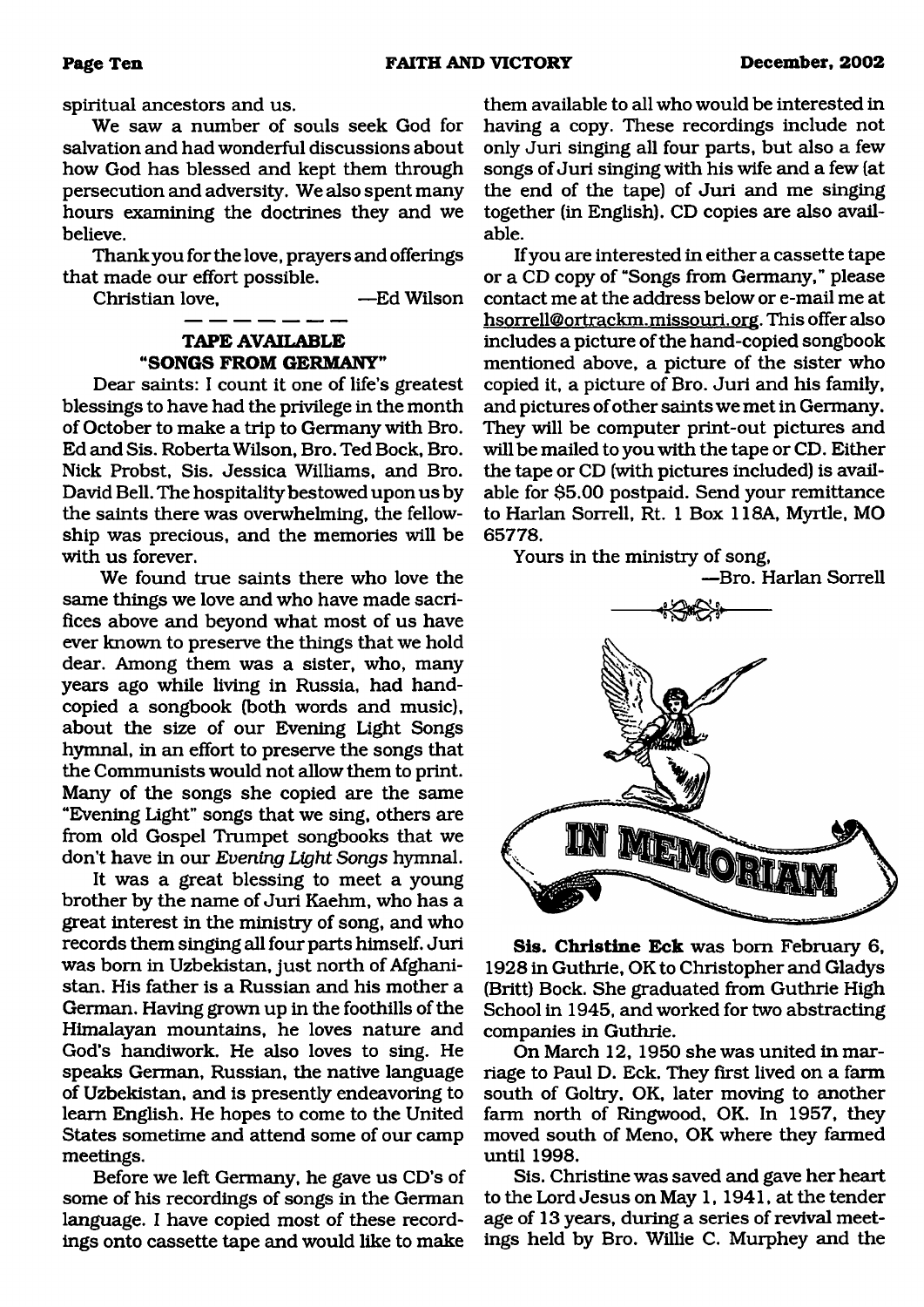saints at Guthrie in a school house north of town. She maintained her faith in the Lord and was faithful to Him and His truth all of her days. She was a long-standing and faithful member of the Church of God, which meets at Hemlock and Independence in Enid, OK.

Sis. Christine was a hard-working farm wife, faithful mother, and active member of her church and community. She helped with PTA and school functions when her sons were in grade school and sold fresh cream and eggs to her neighbors and friends. She was a meticulous seamstress, making most of her own clothing, and a wonderful cook. Her chocolate cakes and apple dumplings were especially loved at church and family dinners. Her gardening and canning provided much of the food for the family table. She also enjoyed tending her many flowers and trees. She was an avid reader, amassing a large library of inspirational books.

Before retirement, Sis. Christine helped in all phases of farm operations, working long hours both inside and outside the home. She was a faithful steward of all God placed in her hands. Her faith guided her family in the path of righteousness and her prayers always supported them and others. She sent many cards and letters to those who needed an encouraging word. Her labors of love will be surely missed.

She is survived by her husband, Bro. Paul Eck, of the home; two sons, Gary of San Antonio, TX, Terry and wife, Tina, of Enid, OK; three brothers, Kenneth Bock and wife, Hazel, of Guthrie, OK, Ted Bock of Tulsa, OK, and Ronnie Bock and wife, Jeanie, of Sapulpa, OK; and two grandsons, Tony and Jonathan Eck, of Las Vegas, NV, besides a great host of other relatives, saints and friends.

Funeral services were held November 16, 2002, in Enid, OK, and burial was in Pleasant Hill Cemetery near Meno, OK. The attending ministers were Bro. Leslie Busbee and Sis. Marsha Corteway.

**Mary Alma Clark Hughes,** 65, ofVanceburg, KY, died Wednesday, October 30, 2002, at her home.

Bom August 6, 1937, in Vanceburg, she was a daughter of Manneth Clark of Vanceburg and the late Gertrude Sparks Clark. She was a member of the Black Oak Church of God, where she was pastor of the church. She was also a homemaker.

Surviving, in addition to her father, are her

husband of 49 years, Meredith Hughes; three daughters, Debbie (Harold) Cooper of Tollesboro, Connie (Carson) Hall of Garrison, and Kathy (Mike) Applegate of Black Oak; two sons, Rick (Lynn) Hughes of Rectorville and Tim Hughes of Waverly, Ohio; three sisters, Lou (Roy) Chinn of Black Oak, Linda (Doug) Howard of Black Oak and Fonda (Jr.) Griffith of Black Oak; three brothers, Paul (Loretta) Clark of Lorain, OH, Herbert (Stephanie) Clark of Yakima, WA, and Rob (Julie) Clark of Black Oak; 11 grandchildren and four great-grandchildren.

She was preceded in death by one brother, Ronald Dale Clark.

Services were conducted Saturday, November 2, 2002, at 1:00 p.m., at Black Oak Church of God in Black Oak. Bro. Larry Abbott officiated with burial in Lewis County Memory Gardens at Black Oak.

#### **Thank You**

I wish to take this opportunity to thank all the saints for their prayers, cards and phone calls during Mary's sickness and passing. I appreciate them very much. I know she is in a better place today. May God bless each one is my prayer. -Bro. Meredith Hughes and family

**Sis. Zelda Edith Telford** was bom to John and Mina Ruth Clark on July 25, 1921. She left this life to be with the Lord on October 28,2002, at the age of 81 years, 3 months and 3 days.

Zelda was bom in Ten Strike, MN. She and her family moved to International Falls, MN, where she was brought up. Then the family moved to St. Joseph, MO. She moved to Los Angeles, CA, where she met and married Wallace Telford, who preceded her in death. To this union four children were reared.

Zelda met the people of God through Sis. Vera Forbes in 1949. She was an active member of the Church of God for over fifty years. Sis. Telford felt inspired to record the services of the Pacoima, Bakersfield and Fresno congregations. She was active until she became ill. Sis. Telford loved God's people.

Zelda was an interesting person and, of her many occupations, she was a registered nurse, a street car operator and, at one time, owned her own Thrift Shop and Rubbish company. If you knew Zelda, you knew she loved animals.

Zelda is preceded in death by her parents, four brothers and one sister. She leaves to cherish her memory four children: Robert of New Mexico, Joyce of Northfork, CA, Carol of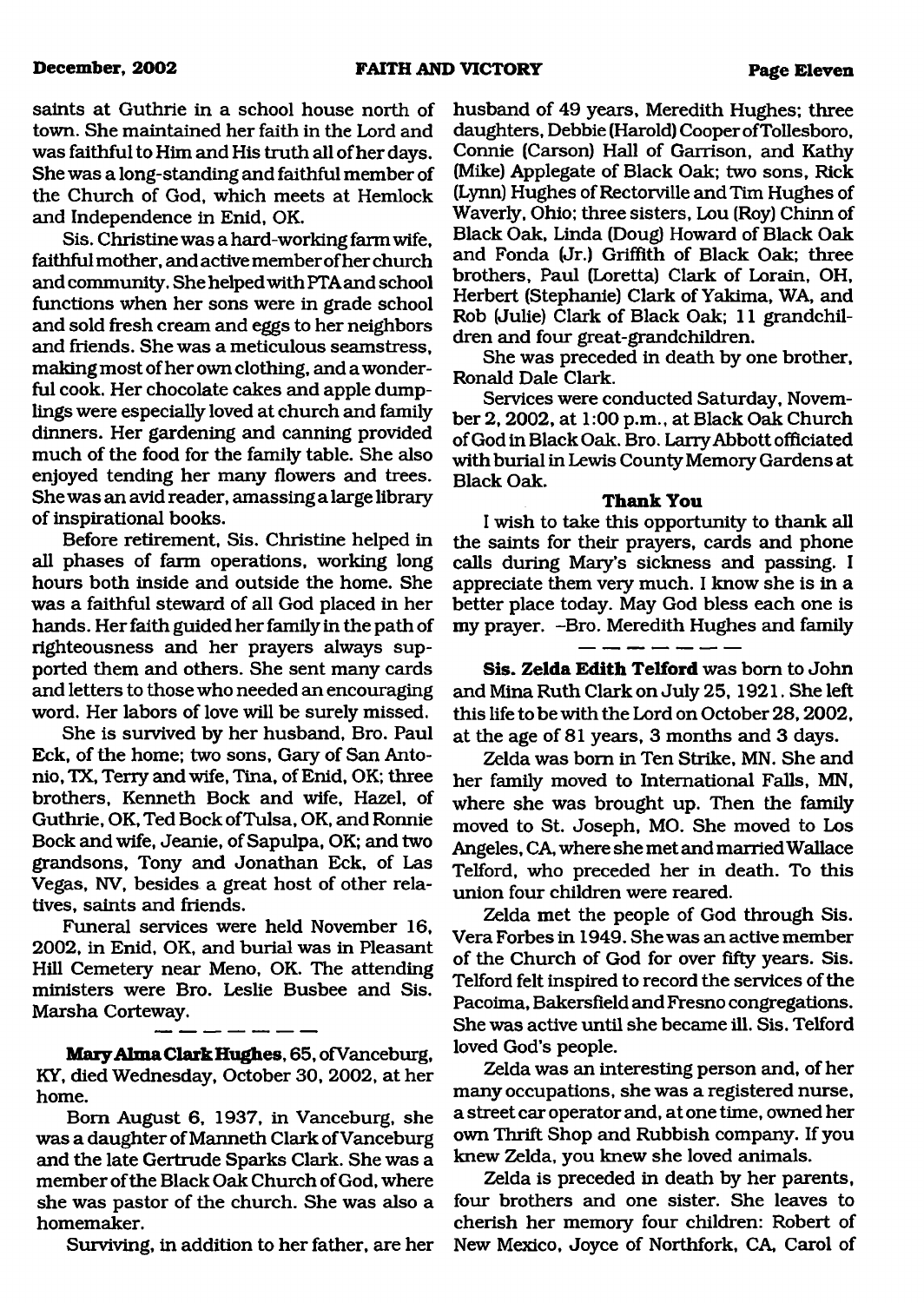Rosamond, CA, and Teddy of Lancaster, CA; ten grandchildren; nineteen great-grandchildren; one sister, Vivian, and her husband Chuck Dallachie; two sisters-in-law, Alice Docker of Goleta, CA, and Virginia Clark of Oregon; and a host of nieces, nephews, other relatives and friends.

Funeral services were officiated by Bro. Charles Taylor. She was laid to rest in Riverside Veterans Cemetery.



# <span id="page-11-0"></span>**God's Special Mercy to Me**

#### By Patricia M. Rhodes

"It is of the Lord's mercies that we are not consumed, because his compassions fail not. They are new every morning: great is thy faithfulness." Lamentations 3:22-23.

On Monday, October 28,1 was involved in a serious automobile accident. A man driving under the influence was running from the police. He had already hit a car about a mile back, when he plowed into my car, totaling it. I later was told by the policeman that the driver had hit a total of five cars before being stopped by the police. Truly the Lord's mercy was with me. When he hit my car, I did not know it at the time, but according to an eyewitness' statement, I went airborne!

I was driving in the left lane. A split second before the accident, the Lord directed me to look into my rearview mirror. That prepared me to injuries during an accident. But I know, I truly know, that there was a Power, a definite Presence, in my car when the accident occurred. I could feel a wall of protection all around me. Not only was the presence of God's Holy angel holding me back, but there was a special comfort, a reassurance, a SOMETHING that I felt in the car that I cannot explain. "The angel of the Lord encampeth round about them that fear him, and delivereth them." Psalm 34:7. "For he shall give his angels charge over thee, to keep thee in all thy ways." Psalm 91:11.

People came from all around. Someone said that something was leaking from the car. Instantly I got out. Later the policeman interviewing me said that he did not know how I maneuvered my car like I did, not hitting any other cars. And he did not know how I got out of the car, because when he went there to get my insurance verification, he had a very difficult time squeezing in that small space. Well, I know how. "...He preserveth the souls of his saints; he delivereth them out of the hand of the wicked."

Afterwards the emergency departments arrived. The firemen put a cervical collar on my neck and strapped me onto a gurney, preparing me to go to Emergency. Although my injuries were minor, compared to what they could have been, I wanted to make sure that there were no broken bones, etc. I was placed in the ambulance. As I understand, another ambulance was called for the other people who were hurt. Since my injuries were not life-threatening, they placed

know what was about to happen. "...When the enemy shall come in like a

me. And **me. And guess who it was? The driver who hit me!""Since my injuries were not life threatening, they placed another injured victim in the ambulance with**

another injured victim in the ambulance with guess who it

flood, the spirit of the Lord shall lift up a standard against him." Isaiah 59:19. The driver hit me so hard, that I and my almost 3000 pound car, careened to the right, across the right lane, the sidewalk, past several parked cars, and came to rest in the parking lot! When it landed, I could see that I was going to slam into some other parked cars head-on, but the Lord gave me the "presence of mind" to turn the steering wheel to the left. All of this took place in a matter of about 7 seconds. But it doesn't take the Lord a long time to work.

I have made it a practice for the last 15 years or so to wear my seat belt, and I believe that seat belts save lives and keep us from having worse was? The driver who hit me! He had been placed in handcuffs and other restraints. He was so angry to have been caught that he began using profanity. The paramedic gagged his mouth. He continued on with the profanity. I began praying for the Lord to rebuke the devil in the name of Jesus. Sure enough, he got quiet and seemed to have fallen into a sleep-like state. I never recalled him cursing again. Praise God! On our way to the Emergency, the Lord brought to my mind the Bible lesson we had just had the night before—"Love your enemies." I can truly say that the Lord blessed me to have no ill feelings against this man.

My husband and daughter met me at the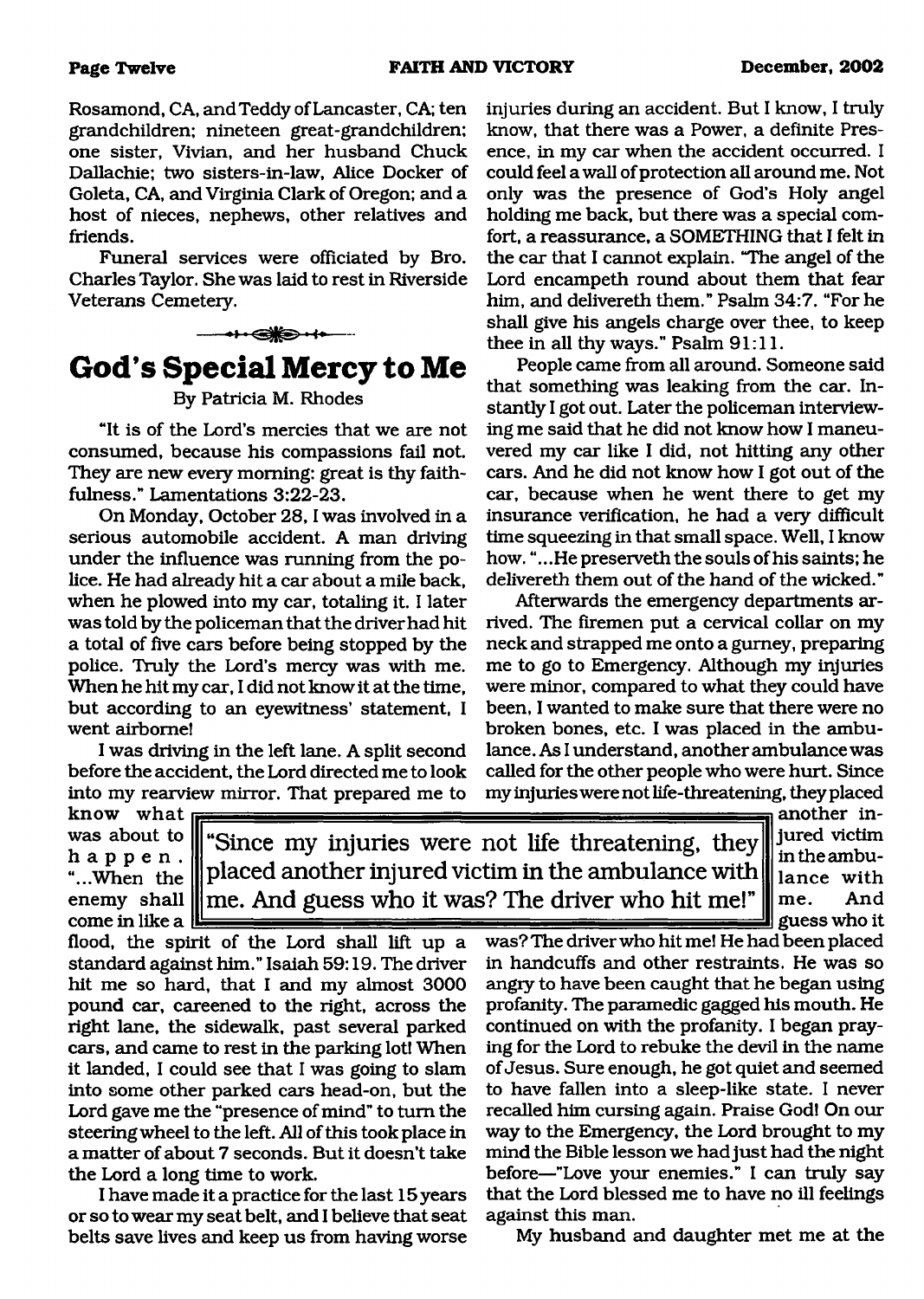Emergency. I did not need any x-rays; I did not even have whiplash. The angel of the Lord placed his own, specialized cervical collar around my neck, protecting it. Glory to God! We walked out of the Emergency together. I was sore and shaken, had some severe bruises, but was none-the-less thankful and grateful for God's mercy.

My husband told me that a few hours before the accident he had prayed a special prayer for me, that the Lord would give me divine protection. He said that he usually prays for me during the day, but he said that this is the first time he recalled having prayed for protection. "A thousand shall fall at thy side, and ten thousand at thy right hand; but it shall not come nigh thee." Psalm 91:7.

Although I had been through a traumatic ordeal, the Lord blessed me to drive the very next day, and I have been driving ever since.

So many people said that I was lucky. "Lucky," they say? No, I believe in Jesus, and the power of His might. Several times I have corrected different ones, including doctors and emergency workers, and I let them know that I am blessed, not lucky.

I am recuperating nicely. I still have some soreness and bruises, but I have nothing to complain about. My desire is to continue to live for the Lord. The Lord is worthy of my praise; He is worthy of my love for Him; He is worthy of my worship; He is worthy of my adoration.



#### **(continued from page 3)**

sifting His people, the true and holy remnant, the ones who will follow Him all the way. Ezra 9:8 says, "And now for a little space grace hath been shewed from the Lord our God, to leave us a remnant to escape,..." Oh, how I want to be part of that remnant! Saints, we have a precious and rare entity...one that has been handed down to us...this generation. We are responsible before God to lift up the standard, to hold it where it needs to be held. If we don't, who will?

How can I keep that which has been committed unto MY trust? I'm sure there are many things that could be mentioned here, but three ways came to my mind.

Keep a clear vision of the one, true, *Church of God. I* see her in my mind's eye, and she is glorious. She is sin free, unadulterated, undefiled, blameless, and she is **holy.** Do you have a clear vision of God's one, true Church?

Do you see His spotless bride? If you do, you should hold on to that vision. Guard it with everything you've got. If you don't, you should pray and seek God earnestly until He gives you that vision. Think of the saints that have gone on before us. They had that vision. They led and guided their generation; we must lead and guide ours. We are responsible before God to keep this vision alive and to instill it into the minds and hearts of our children. It is SO easy to lose that vision, to let it become unclear and distorted. Once we lose it, we have lost something more precious than gold.

**Do not compromise.** II Thessalonians 2:3 says, "Let no man deceive you by any means: for that day shall not come, except there come a falling away first,..." Compromise is everywhere we look. People who once stood firmly against sin, are now accepting those very things and practicing them in their everyday lives. Does this not bring the fear of God before you when you see these things? It makes me tremble and shake in my spirit to think that it is possible for me also to lose out with God and compromise. God has committed this precious truth into MY trust. He cared enough for me that He let me be bom into a Godly home where I was reared and raised in this way. How can I let Him down and not carry this on to MY next generation?

Be faithful at my post of duty. Just as soldiers are strategically placed in military maneuvers, so God places His soldiers in specific posts. You are not responsible for my post, neither am I responsible for yours. Your post may be on the opposite side of the world from mine, but we are both equally responsible to keep those things committed to our trust at our individual post. Our main post of duty is to our individual families. God blessed my dear husband, Kevin, and I with a beautiful, precious baby son, Zachary, almost two years ago. My feeling of responsibility to the truth has grown dramatically as I think and realize that if Kevin and I do not teach this child the right way, who will? We can't and won't let something so gravely important be left up to others who could let it slip. His little soul has been entrusted to Kevin's and my care. What an awesome responsibility! Papaw taught these truths to Mom, she and Dad taught them to me, now Kevin and I must teach them to Zachary. God has committed him to our trust. We must not let him down...he must know the precious truth as we know it.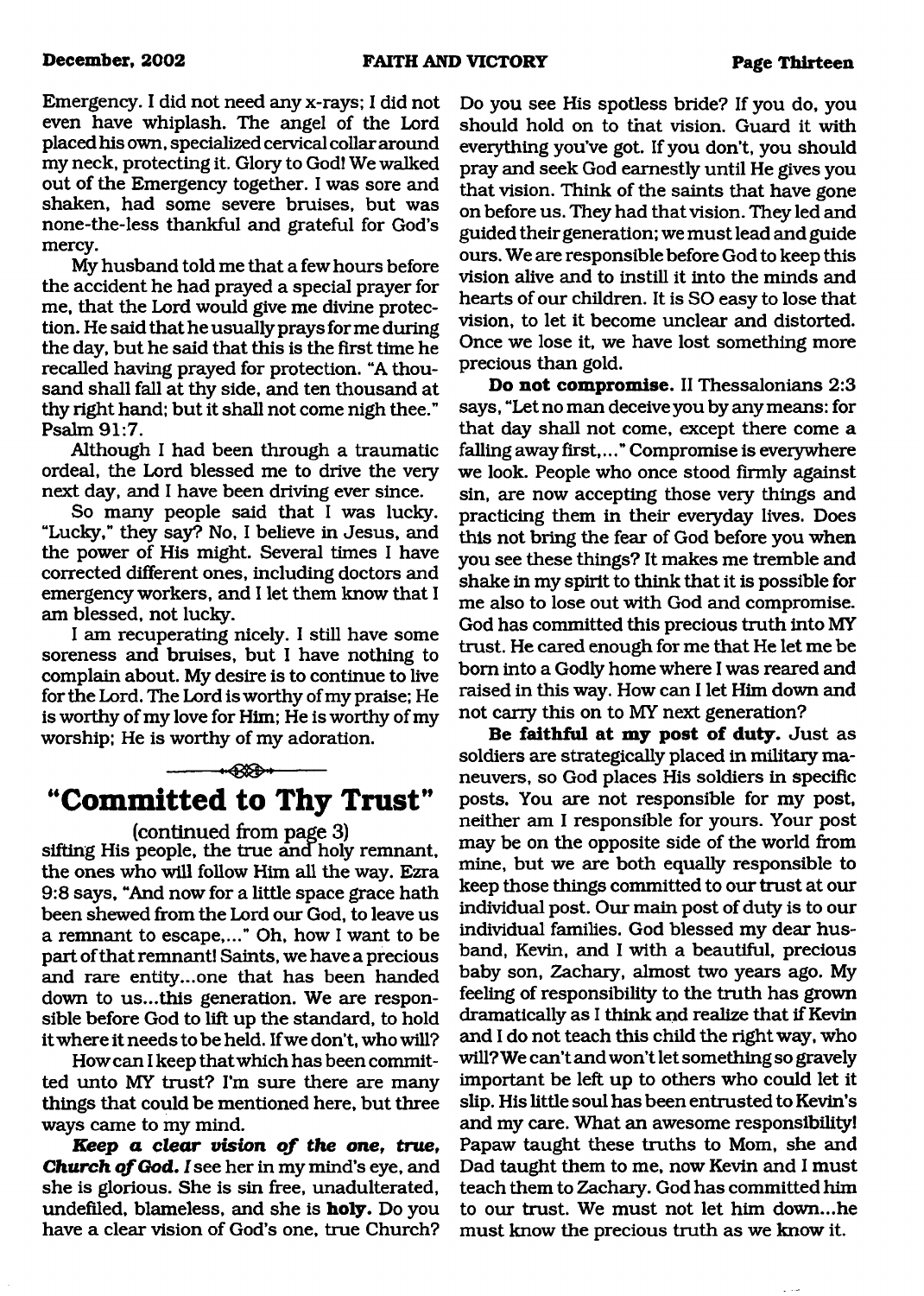A soldier does not know which direction or tactic the enemy may take or use when approaching. Neither do we know where or when or how we will be attacked. Opposing forces come from all directions, from all types of people, and in all kinds of surprising and sly ways.

When these forces come against us, we sometimes falter under the blow. The blow may even knock the breath out of us and leave us completely off our feet for a time. But, even in those darkest hours, when we are questioning people and their motives, the most important thing is to keep our eyes on the goal. We must "look unto Jesus, the author and finisher of our faith." He is the One we are striving to please, and He is the One who has committed these things unto our trust. He is the One who will judge us in that last day.

Saints, let us be faithful. Surely His coming cannot be far away. We see the signs everywhere we look. Jesus left us precious advice in Luke 21:28, when He said, "And when these things

| RY            | FAITH AND Order Blank VICTORY<br>\$3.00 PER YEAR (11 Issues)                                                                  |                 |
|---------------|-------------------------------------------------------------------------------------------------------------------------------|-----------------|
| VICTO<br>AND  | Mail this form to start or renew your own<br>subscription $-$ give a friend a gift $-$<br>or do both! It only takes a minute. | <b>AITH AND</b> |
| <b>FAITH</b>  | Your Name<br><b>Address</b> _________                                                                                         | <b>VICTORY</b>  |
| VICTORY       | City_<br>_____________ State ______ Zip _                                                                                     | <b>FAITH</b>    |
|               | <b>Start or renew my</b><br>Faith and Victory subscription.                                                                   | AND             |
| <b>AND</b>    | Send a 1-year gift subscription<br>to the person named below:                                                                 |                 |
| VICTORY FAITH | Gift to_<br><b>Address</b>                                                                                                    | VICTORY FAITH   |
|               | City_<br>$\frac{1}{\sqrt{1-\frac{1}{2}}\sqrt{1-\frac{1}{2}}\sin \frac{1}{2}}$                                                 |                 |
|               | Mail Order Blank and remittance to:                                                                                           | AN<br>D         |
| FAITH AND     | <b>Faith Publishing House</b><br>P.O. Box 518                                                                                 | VICTO           |
|               | Guthrie, OK 73044<br>12/02<br>FAITH AND VICTORY FAITH AND VICTORY                                                             | ž               |

begin to come to pass, then look up, and lift up your heads: for your redemption draweth nigh."

Praise the Lord! Isn't that a comfort? Can you not hold out a little longer? There is relief in sight. Think of I Timothy 6:20 and put **your** name in the place of Timothy's. "0 \_\_\_\_\_\_, keep that which is committed to thy trust. " When you personalize this admonishment from the apostle Paul, you will feel the heavy responsibility that is upon you as a child of God. Much has been committed to our trust. Luke 12:48 says, "For unto whomsoever much is given, of him shall be much required." Be faithful to your trust!

Please pray for me, that I will be faithful to mine. May I never let Him down, He has done so much for me. —Sis. Cheryl Smith

# <span id="page-13-0"></span> $\rightarrow$ **The Saviour's Mission**

**Once more the Christmas bells ring out Glad tidings bright and clear. While friends and loved ones gather 'bout For gladness, warmth, and cheer.**

**But let us pause for solemn thought; Slow down life's reckless rate, Lest in a snare your soul be caught. And sorrow be your fate.**

**Let's turn our hearts in one accord From earth's dark vanity, And think of Jesus Christ our Lord Who died for you and me.**

**His lowly birth into this world Has changed the course of men; Though satan's wrath at Him was hurled He conquered death and sin.**

**The message that He brought, the life He lived so earnestly, The work He did, the holy strife He fought so valiantly.**

**To bear us witness and portray The heav'nly Father's love. To open up and make a way That we might live above.**

**All this was fully carried out, Made perfect and complete; And we can gain beyond all doubt His full salvation sweet.**

Tis ours to know and here receive **Eternal life and peace; As we continue to believe Our joy will e'er increase.**

**Then can we know the angel song That came to earth that night. And with the ransomed heav'nly throng Rejoice in Heaven's light.**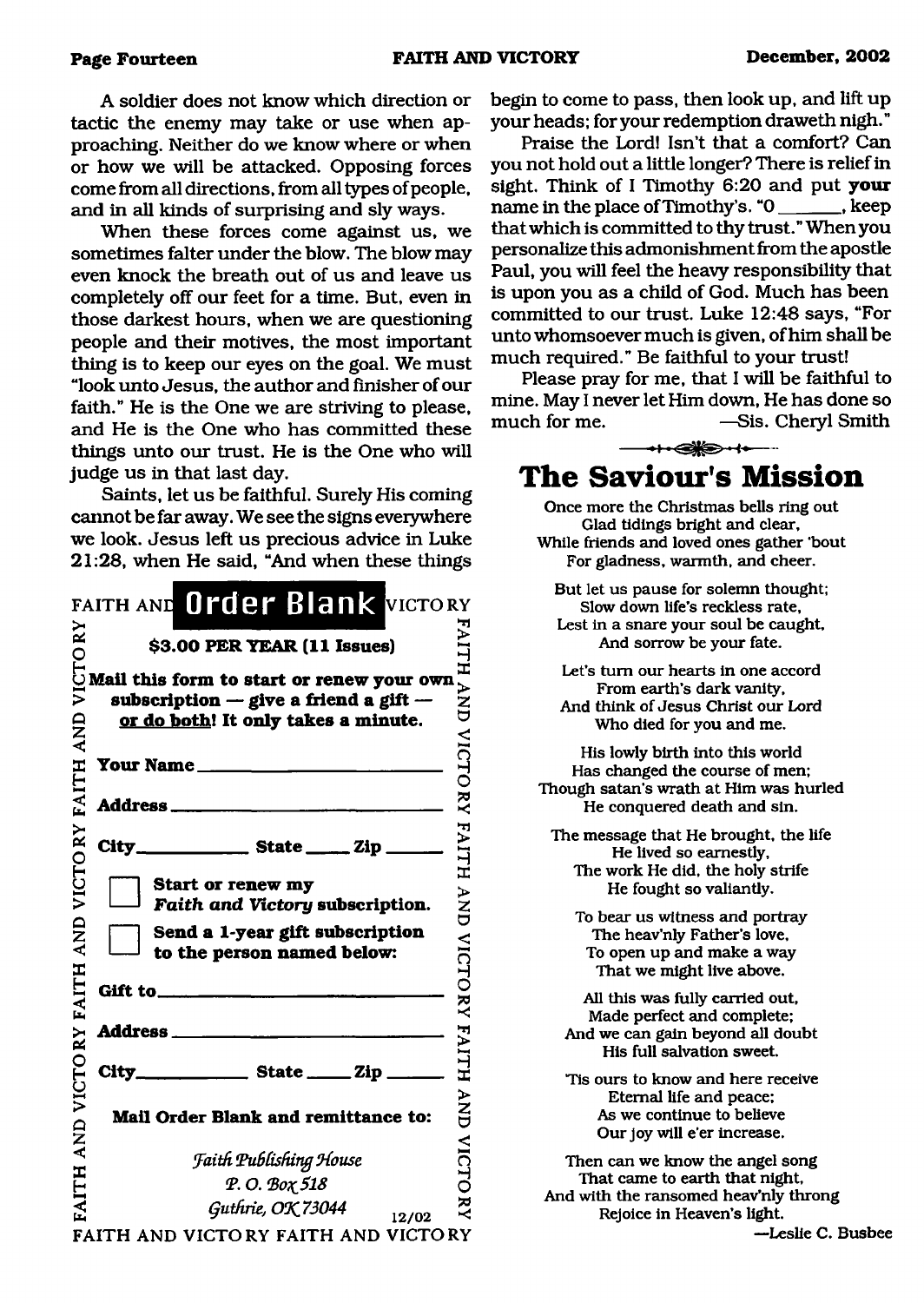# **Why Some Have Better Experiences Than Others**

#### **By C. W. Naylor**

From the Book *Winning a Crown*

It is a fact commonly observed that some Christians have better experiences than others. This is true even from the beginning of their Christian life. The difference may be due to a number of things, but the most im portant cause for anyone's experiencing a lack of that abundance of grace all should have is no doubt found in the fact that he fails to yield him self to God as fully as he should.

This, of course, does not imply a refusal to yield fully, for that would be rebellion, and the soul could not be saved at all under such conditions. But in most instances it is undoubtedly due to the fact that the person does not comprehend the meaning and the necessity of complete surrender. He goes as far as he can see, and stops there, even though there are great fields of his nature that are as yet not fully yielded. Should rebellion spring from any of these, it would prove fatal to his soul life. When a question arises that involves this unyielded territory, he must immediately make a decision. He must either yield to God's will, or become a rebel. He cannot consciously refuse to conform himself to the will of God without grieving the Holy Spirit.

God yields him self to us as we yield to him and open the channel for grace. A full and complete yielding of ourselves opens wide this channel, and then grace flows into our hearts in abundance. It is in our power to close this channel and thereby hinder the flow of grace. Any reluctance on our part, therefore, to submit to the whole will of God obstructs the channel of grace, and results in a lack of spirituality in our lives. The Spirit works freely where there are no hindrances. Self-surrender is the hardest but most necessary thing. The more complete that surrender is, the more perfect is the working of God in the soul, and the more Christ-like we become.

It is not enough to surrender self to God, but surrender must be maintained. We must carefully guard ourselves lest we permit the channel of grace to become obstructed. It may become obstructed at any time and in a great variety of ways. Self is liable to assert itself, and since it is possible at any time for us to withdraw our submission to God, no matter how spiritual we may have been or how much God may have worked in us, we must therefore be on our guard. We are so constituted that we naturally like our own ways and if we are not careful, we shall unconsciously choose our ways in preference to God's. But doing so cannot but react upon our spirituality.

Some are more spiritual than others because they exercise more diligence in their endeavor to conform themselves more perfectly to the will of God. Some grow very careless in this respect and just drift along any way. They take it for granted that they are the Lord's. They seem little concerned about becoming more perfectly His or about conforming themselves more perfectly to Him. They allow their attention to be taken up by the daily round of duties, by business affairs, by the ordinary things of life, and they give little thought to their drawing nearer to God. They, therefore, make little progress in the divine life. Many people are now not as spiritual as they were when they first began the Christian life. They have professed for years, but today they bear less of the fruits of the Spirit than they bore years ago. They have less of earnestness and power, and experience fewer of the manifestations of God's grace. Their zeal and their love have grown cold. What is the trouble? Is not the grace of God able to cause them to abound in all these qualities? It is not God's fault if they are not prospering—it is their own, because they have let the channel of grace be filled up. Keep open this channel in your soul. Seek day by day to get closer to God and to conform yourself more perfectly to him, then you may increase and develop and be enriched in God. But the keynote of spirituality is ever and always self-surrender.